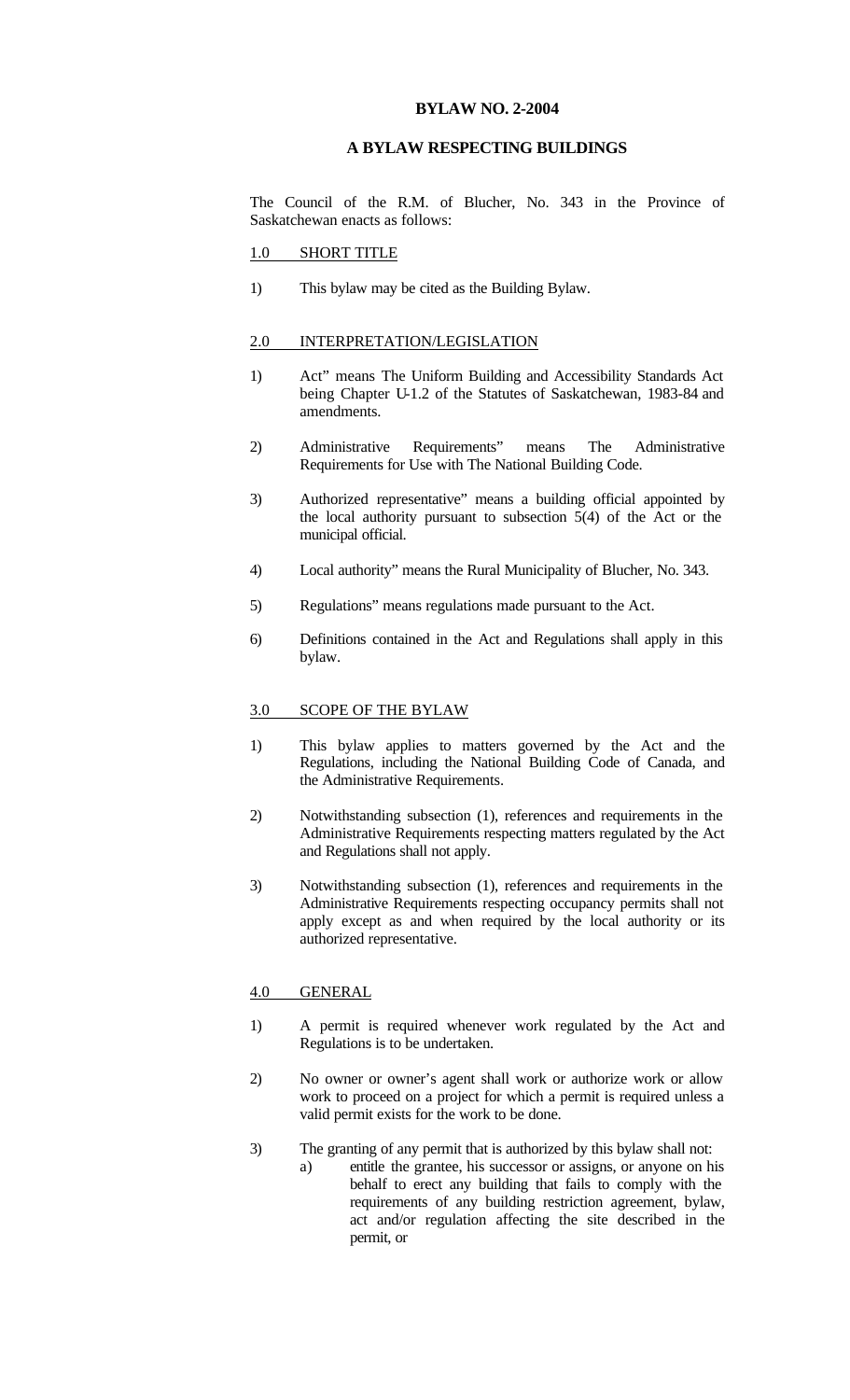b) make either the local authority or its authorized representative liable for damages or otherwise by reason of the fact that a building, the construction, erection, placement, alteration, repair, renovation, demolition, relocation, alteration, repair, renovation, removal, use or occupancy of which has been authorized by permit, does not comply with the requirements of any building restriction agreement, bylaw, act and/or regulation affecting the site described in the permit.

# 5.0 BUILDING PERMITS

- 1) Every application for a permit to construct, erect, place, alter, repair, renovate or reconstruct a building shall be in Form A, and shall be accompanied by one set of the plans and specifications of the proposed building, except that when authorized by the local authority or its authorized representative plans and/or specifications need not be submitted.
- 2) If the work described in an application for building permit, to the best of the knowledge of the local authority or its authorized representative, complies with the requirements of this bylaw, the local authority, upon receipt of the prescribed fee, shall issue a permit in Form B.
- 3) The local authority may, at its discretion, have plan review, inspection and other services for the purpose of enforcement of the Act and Regulations provided by building officials designated by the minister to assist the local authority pursuant to subsection 4(4) of the Act.
- 4) The local authority may, at its discretion, have plan review, inspection and other services provided by a person, firm or corporation employed under contract to the local authority.
- 5) The permit fee for construction, erection, placement, alteration, repair, renovation or reconstruction of a building shall be based on the following fee schedule.
	- a) Building Permit Fee Schedule
		- i) Additions to one-unit dwellings and accessory buildings for one-unit dwellings: a) 0-\$150,000 construction value
			- \$6.00 per \$1,000 of value \$150,000–500,000 construction value \$5.00 per \$1,000 of value \$500,000–3,000,000 construction value \$4.00 per \$1,000 of value over \$3,000,000 construction value \$3.50 per \$1,000 of value
			- b) minimum building permit fee: \$100
		- ii) All other buildings:
			- a) 0-\$150,000 construction value \$6.00 per \$1,000 of value \$150,000–500,000 construction value \$5.00 per \$1,000 of value \$500,000–3,000,000 construction value \$4.00 per \$1,000 of value over \$3,000,000 construction value \$3.50 per \$1,000 of value b) minimum building permit fee: \$200
		- iii) Moved-in buildings: \$100 pre-move inspection fee in addition to the above-noted building permit fees.
		- iv) Farm buildings **excluding farm residences** are exempt from the above-noted fees.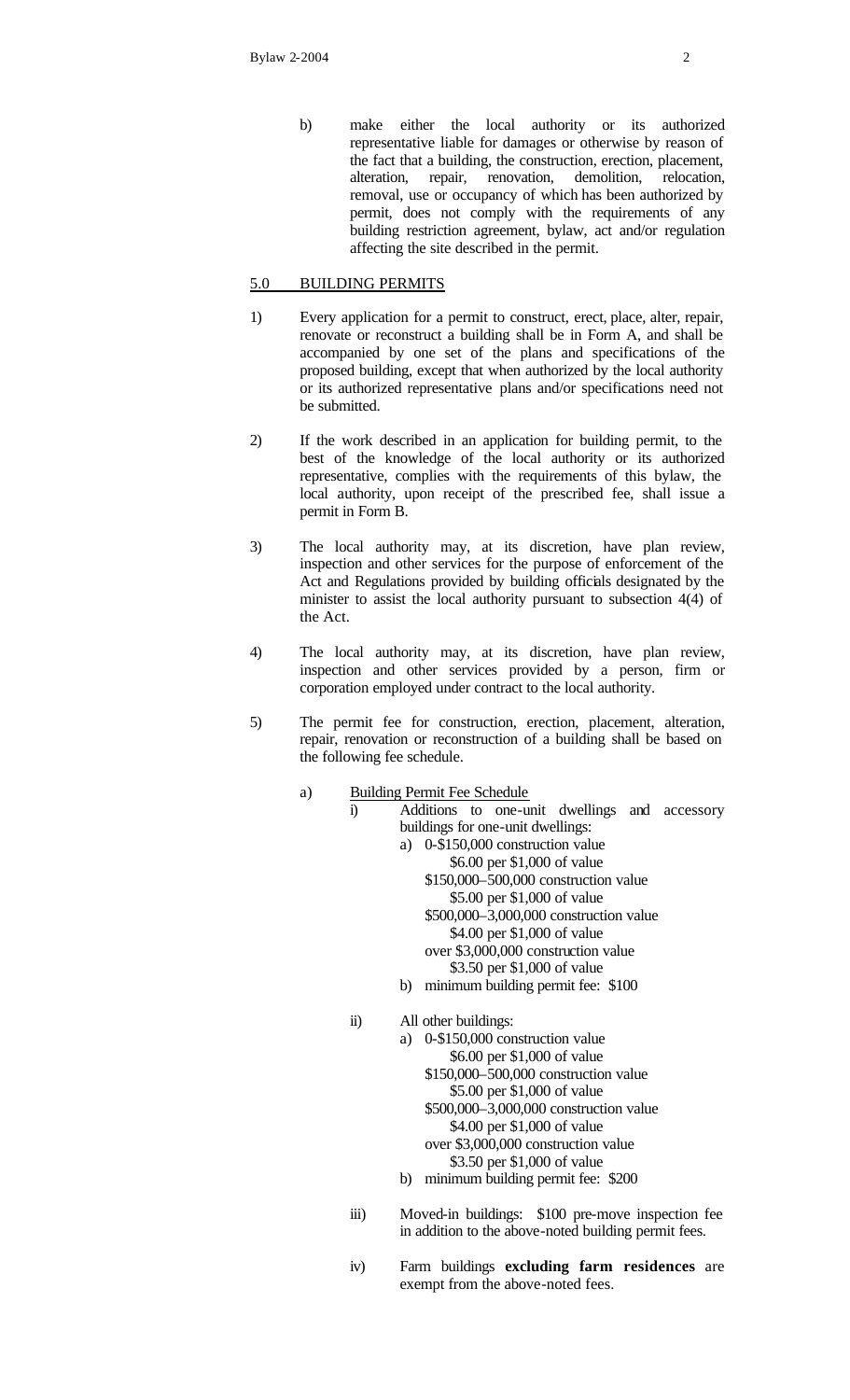- b) The fee may be refunded providing all of the following conditions are met:
	- i) Plans, certified by an architect or professional engineer registered in the Province of Saskatchewan, to be submitted to the municipality at the time of permit application, and
	- ii) Sworn certificate(s), issued by an agent of the owner, acceptable to the municipality, who shall be a Saskatchewan certified architect, structural engineer or licensed building inspector, attesting that the agent has reviewed and inspected the project and that, on the basis of that review and inspection, the agent is of the opinion that the building has been erected, placed, constructed, altered, repaired, renovated or reconstructed in accordance with the Act, to be submitted to the municipality immediately upon any project payments being released, and
	- iii) Agreement by the agent, requiring the agent to periodically inspect the project and requiring the agent to immediately notify the municipality if the Act is not being observed, to be entered into at the time of permit application.
- 6) The local authority may estimate the value of construction for the work described in an application for building permit, for the purpose of evaluating a permit fee, based on established construction costs, owner's statement of costs or constructor's contract values, or similar methods selected by the local authority.
- 7) Approval in writing from the local authority or its authorized representative is required for any deviation, omission or revision to work for which a permit has been issued under this section.
- 8) All permits issued under this section expire:
	- a)  $\sin(6)$  months from date of issue if work is not commenced within that period, or
	- b) if work is suspended for a period of six (6) months without prior written agreement of the local authority or its authorized representative.
- 9) The local authority may, at its discretion, rebate a portion of a permit fee where work is reduced in scope or discontinued, or where other exceptional circumstances occur.

## 6.0 DEMOLITION OR REMOVAL PERMITS

- 1) a) The fee for a permit to demolish or remove a building shall be \$10.00.
	- b) i) In addition, the applicant shall deposit with the local authority such sum as the local authority or its authorized representative deems sufficient to cover the cost of restoring the site after the building has been demolished or removed to such condition that it is, in the opinion of the local authority or its authorized representative, not dangerous to public safety.
		- ii) If the applicant who demolishes or removes the building restores the site to a condition satisfactory to the local authority or its authorized representative, the sum deposited, or portion thereof, shall be refunded.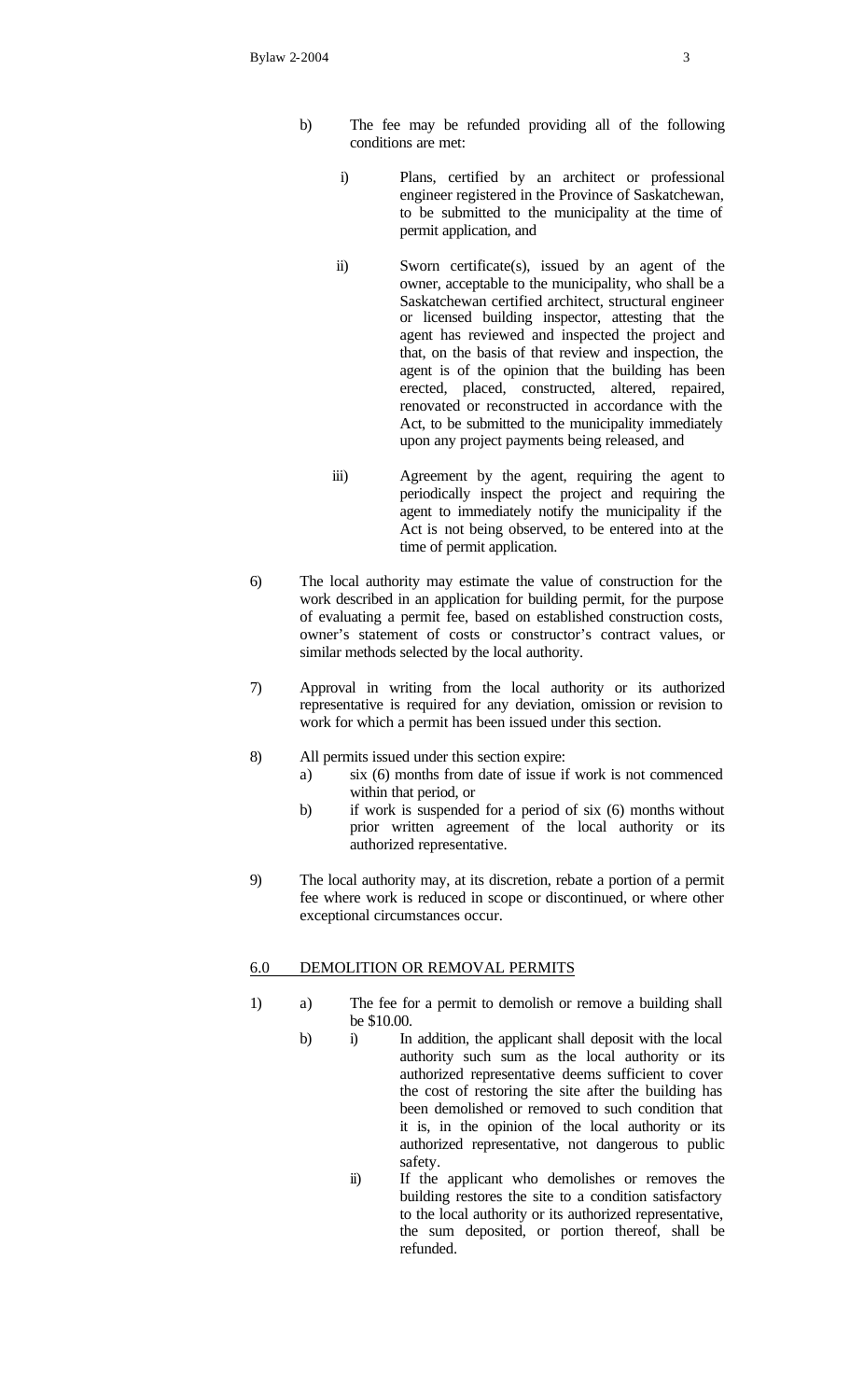- 2) a) Every application for a permit to demolish or remove a building shall be in Form C.
	- b) In addition, every application to remove a building from its site and set it upon another site in the local authority shall be in Form A.
- 3) Where a building is to be demolished and the local authority or its authorized representative is satisfied that there are no debts or taxes in arrears or taxes outstanding with respect to the building or land on which the building is situated, the local authority, upon receipt of the fee and deposit prescribed, shall issue a permit for the demolition in Form D.
- 4) Where a building is to be removed from the local authority, and the local authority or its authorized representative is satisfied that there are no debts or taxes in arrears or taxes outstanding with respect to the building or land on which the building is situated, the local authority, upon receipt of the fee and deposit prescribed, shall issue a permit for the removal in Form D.
- 5) a) Where a building is to be removed from its site and set upon another site in the local authority, and the local authority or its authorized representative is satisfied that there are no debts or taxes in arrears or taxes outstanding with respect to the building or land on which the building is situated, and the building when placed on its new site and completed, to the best of the knowledge of the local authority or its authorized representative, will conform with the requirements of this bylaw, the local authority, upon receipt of the fee and deposit prescribed, shall issue a permit for the removal in Form D.
	- b) In addition, the local authority, upon receipt of the fee prescribed in Section 5(5), shall issue a permit for the placement of the building in Form B.
- 6) All permits issued under this section expire six (6) months from the date of issue except that a permit may be renewed for six (6) months upon written application to the local authority.

## 7.0 ENFORCEMENT OF BYLAW

- 1) If any building or part thereof or addition thereto is constructed, erected, placed, altered, repaired, renovated or reconstructed in contravention of any provision of this bylaw, the local authority or its authorized representative may take any measures as permitted by Part V of the Act for the purpose of ensuring compliance with this bylaw including, but not limited to:
	- a) entering a building,
	- b) ordering production of documents, tests, certificates, etc. relating to a building,
	- c) taking material samples,
	- d) issuing notices to owners that order actions within a prescribed time,
	- e) eliminating unsafe conditions,
	- f) completing actions, upon an owner's non-compliance with an order, and adding the expenses incurred to the tax payable on the property, and
	- g) obtaining restraining orders.
- 2) If any building, or part thereof, is in an unsafe condition due to its faulty construction, dilapidated state, abandonment, open or unguarded condition or any other reason, the local authority or its authorized representative may take any measures allowed by subsection  $(1)$ .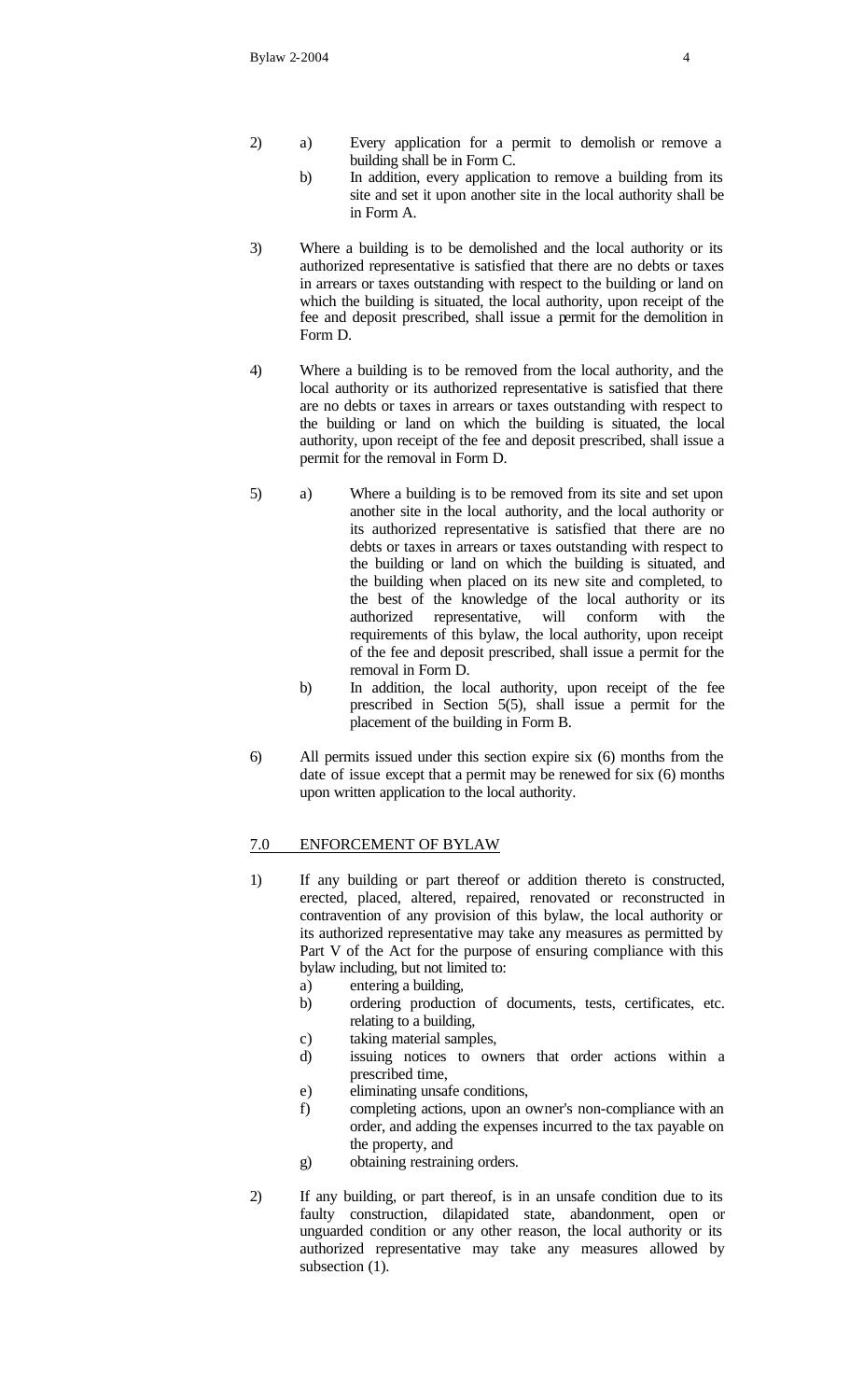- 3) The owner of a building for which a permit has been issued or for which actions are being taken in compliance with an order shall give notice in writing to the local authority as required in Section 17.2 of the Act including, but not limited to:
	- a) on start, progress and completion of construction,
	- b) of change in ownership prior to completion of construction, and
	- c) of intended partial occupancy prior to completion of construction.

#### 8.0 SUPPLEMENTAL BUILDING STANDARDS

1) Any plan submitted for a wood basement shall have the design approval and certification of an architect or professional engineer registered in the province of Saskatchewan, except when deemed unnecessary by the local authority or its authorized representative.

#### 9.0 SPECIAL CONDITIONS

- 1) Notwithstanding the requirements of the Regulations, an architect or professional engineer registered in the province of Saskatchewan shall be engaged by the owner for assessment of design and inspection of construction or certification of a building or part of a building where required by the local authority or its authorized representative.
- 2) An up-to-date plan or survey of the site described in a permit or permit application prepared by a registered land surveyor shall be submitted by the owner where required by the local authority or its authorized representative.
- 3) It shall be the responsibility of the owner to ensure that change in property lines and/or change in ground elevations will not bring the building or an adjacent building into contravention of this bylaw.
- 4) It shall be the responsibility of the owner to arrange for all permits, inspections and certificates required by other applicable bylaws, acts and regulations.

#### 10. PENALTY

- 1) Any person who contravenes any of the provisions of this bylaw shall be liable to the penalties provided in Section 22 of the Act.
- 2) Conviction of a person or corporation for breach of any provision of this bylaw shall not relieve him from compliance therewith.

#### 11. REPEAL OF BYLAWS

1) Bylaw Nos. 11-89 and 6-99 are hereby repealed.

Enacted pursuant to Section 14 of *The Uniform Building and Accessibility Standards Act*

day of  $, 20$ 

Certified a true copy of Bylaw No. Adopted by resolution on the

Reeve

Administrator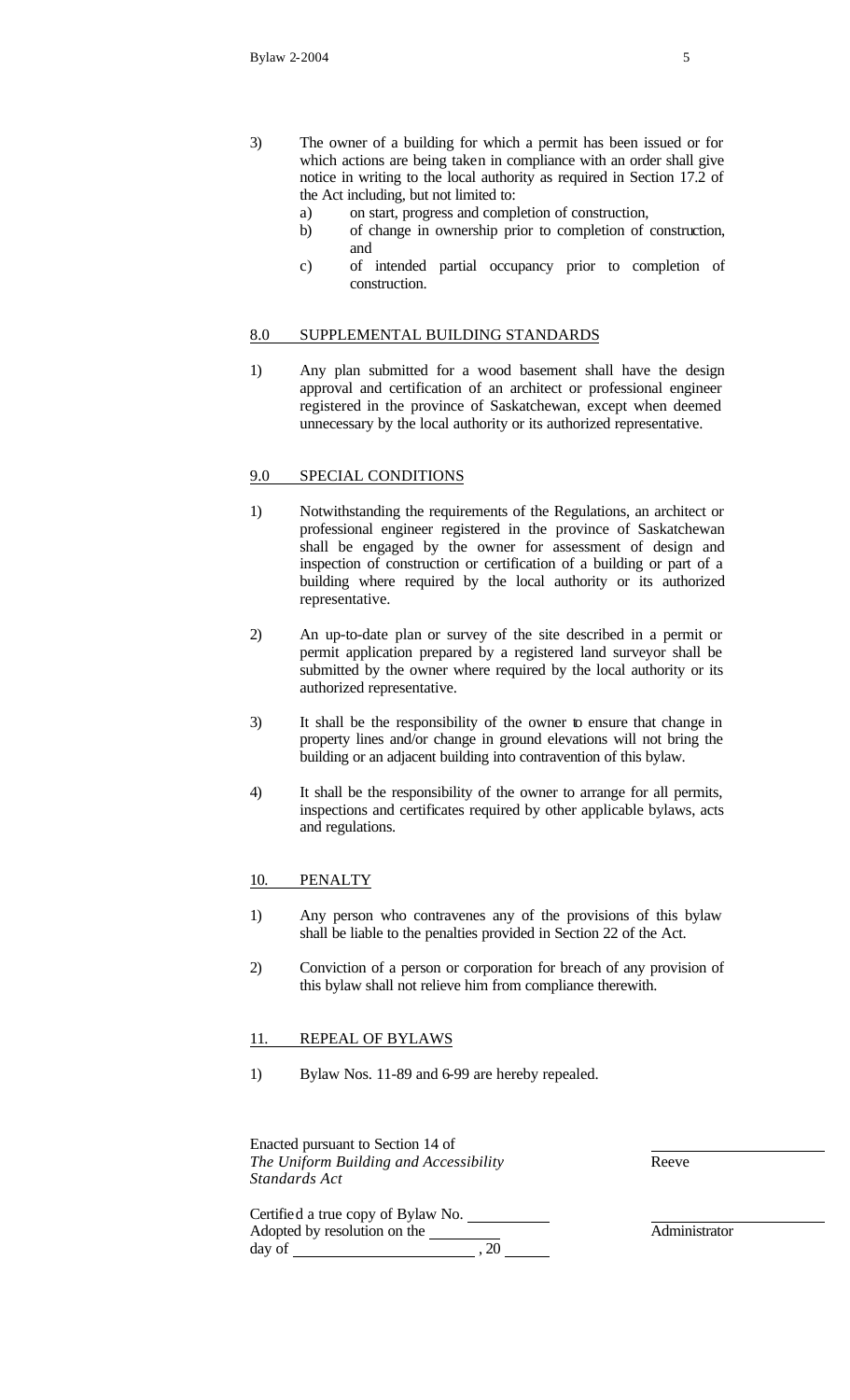## **Form A to Bylaw 2-2004 RURAL MUNICIAPLITY OF BLUCHER, NO. 343 Application for a Building Permit**

| I hereby make application for a permit to:                                                                                                                                                                                                                                                                                                                                                                                        |  |  |
|-----------------------------------------------------------------------------------------------------------------------------------------------------------------------------------------------------------------------------------------------------------------------------------------------------------------------------------------------------------------------------------------------------------------------------------|--|--|
| $\frac{1}{\sqrt{1-\frac{1}{\sqrt{1-\frac{1}{\sqrt{1-\frac{1}{\sqrt{1-\frac{1}{\sqrt{1-\frac{1}{\sqrt{1-\frac{1}{\sqrt{1-\frac{1}{\sqrt{1-\frac{1}{\sqrt{1-\frac{1}{\sqrt{1-\frac{1}{\sqrt{1-\frac{1}{\sqrt{1-\frac{1}{\sqrt{1-\frac{1}{\sqrt{1-\frac{1}{\sqrt{1-\frac{1}{\sqrt{1-\frac{1}{\sqrt{1-\frac{1}{\sqrt{1-\frac{1}{\sqrt{1-\frac{1}{\sqrt{1-\frac{1}{\sqrt{1-\frac{1}{\sqrt{1-\frac{1}{\sqrt{1-\frac{1}{\sqrt{1-\frac{1$ |  |  |
| a building according to the information below and to the plans attached to this<br>application.                                                                                                                                                                                                                                                                                                                                   |  |  |
|                                                                                                                                                                                                                                                                                                                                                                                                                                   |  |  |
|                                                                                                                                                                                                                                                                                                                                                                                                                                   |  |  |
|                                                                                                                                                                                                                                                                                                                                                                                                                                   |  |  |
|                                                                                                                                                                                                                                                                                                                                                                                                                                   |  |  |
|                                                                                                                                                                                                                                                                                                                                                                                                                                   |  |  |
|                                                                                                                                                                                                                                                                                                                                                                                                                                   |  |  |
| Size of Building: Length ________ Width _______ Height _________                                                                                                                                                                                                                                                                                                                                                                  |  |  |
| <b>Construction Details:</b>                                                                                                                                                                                                                                                                                                                                                                                                      |  |  |

Please attach the following information (plans):

**Foundation** – overall size of the foundation; size and location of footings, piles, foundation walls; size and location of openings for doors, and windows; foundation drainage.

**Floor Plan** – size and location of interior and exterior walls; exits; fire separations; doors (including door swings and hardware); stairs; windows; barrier-free entrances; barrier-free washrooms; other barrier-free facilities; built-in furnishings.

**Structural Plans** – size, material and location of columns; beams; joists; studs; rafters; trusses; masonry walls; poured in place and precast concrete walls and floors; related structural details.

**Elevations** – views of all sides of the building; height of finished grade; exterior finishing materials; size and location of doors and windows; location of chimneys.

**Cross-Sections and Details** – cut through views of the building; lists of all materials cut through including structural and finishing materials; vertical dimensions; stair dimensions and handrails; height of finished grade; wind, water and vapor protection; insulation.

**Mechanical Plans** – description and location of heating, ventilating and air-conditioning equipment; size and location of ductwork; location of fire dampers; location of plumbing fixtures and piping; size and location of sprinkler system equipment (if applicable).

**Electrical Plans** – type and location of lighting; electrical panels; fire alarm systems; location of exit lights, and emergency lighting (if applicable).

Estimated cost of building (excluding site)  $\frac{1}{2}$ 

Floor area of building (excl unfinished basement) \_\_\_\_\_\_\_\_\_\_\_\_\_\_\_\_\_\_\_\_\_\_\_ sq meters

Fee for building permit \$

I hereby agree to comply with the bylaw of the municipality respecting buildings and acknowledge that it is my responsibility to ensure compliance with the Building Bylaw of the Municipality, the National Building Code and any applicable Act or Regulations regardless of any review of drawings or inspections that may or may not be carried out by an inspector of the Municipality.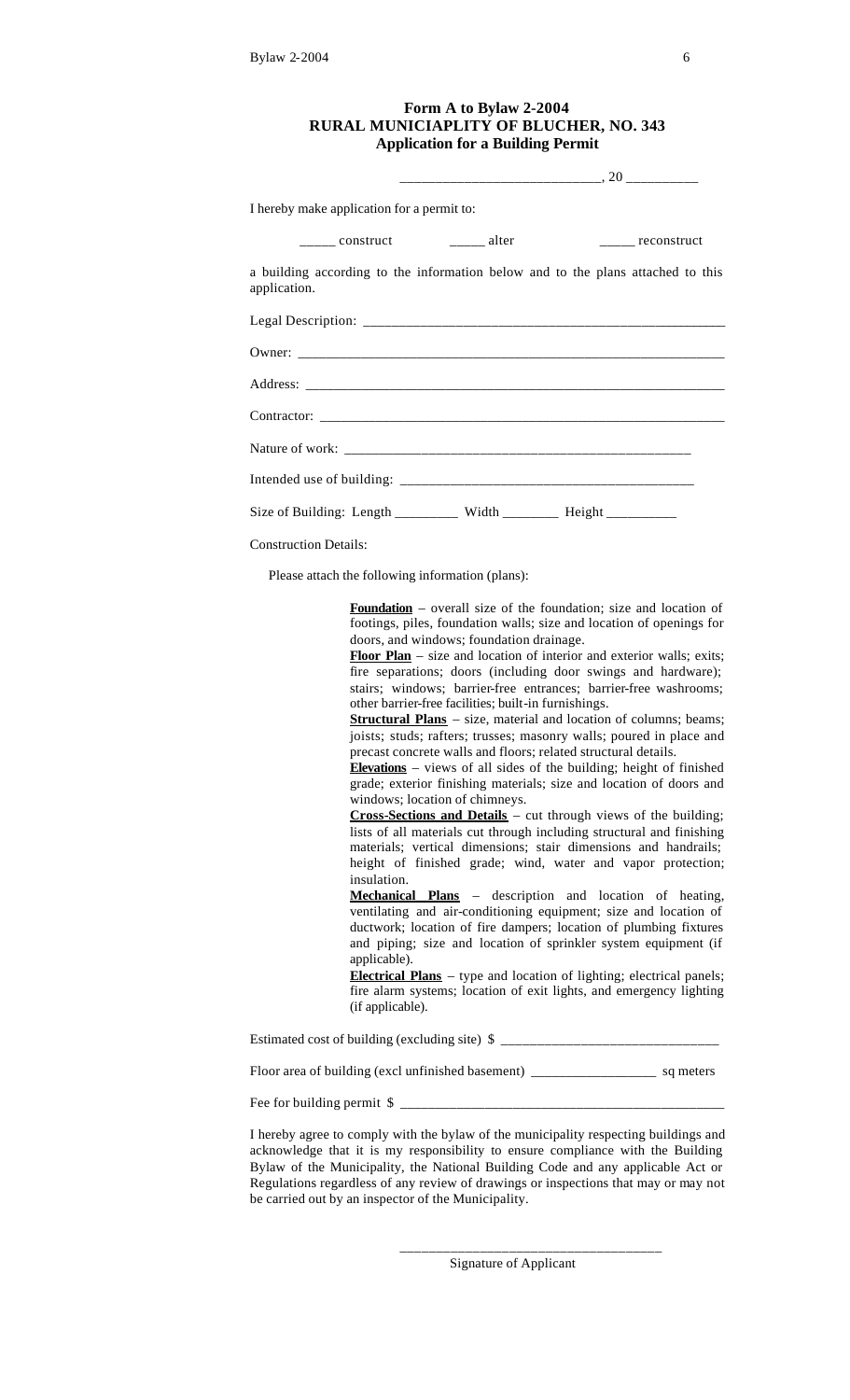| Form B to Bylaw 2-2004<br><b>RURAL MUNICIAPLITY OF BLUCHER, NO. 343</b> |                                                                                                                                                                                                             |  |  |  |
|-------------------------------------------------------------------------|-------------------------------------------------------------------------------------------------------------------------------------------------------------------------------------------------------------|--|--|--|
|                                                                         |                                                                                                                                                                                                             |  |  |  |
|                                                                         |                                                                                                                                                                                                             |  |  |  |
| to                                                                      | construct                                                                                                                                                                                                   |  |  |  |
|                                                                         | alter                                                                                                                                                                                                       |  |  |  |
|                                                                         | reconstruct                                                                                                                                                                                                 |  |  |  |
|                                                                         |                                                                                                                                                                                                             |  |  |  |
|                                                                         |                                                                                                                                                                                                             |  |  |  |
|                                                                         |                                                                                                                                                                                                             |  |  |  |
|                                                                         | This permit expires six months from the date of issue if the work is not commenced<br>within that period or if the work is suspended for a period of six months. Below,<br>please provide a sketch showing: |  |  |  |
| a)<br>b)                                                                | Dimensions and lot lines of parcel(s) or lots<br>Dimensions and locations of all existing and proposed building<br>(including sewage disposal system and well) showing distances<br>from lot lines.         |  |  |  |

- c) Location of power, gas or telephone lines, railways and municipal roads
- d) Topographical features (water courses, ponds, drainage ditches, swamps, wooded areas).
- e) Adjoining land uses e.g. residential, agricultural, pasture, etc.
- f) North directional arrow.

This permit is issued under the following conditions:

**All items noted in the remarks section of the attached Plan Examination Report must be complied with**.

Any deviation, omission or revision to the approved application requires the approval of Council or its authorized representative.

Estimated cost of building  $\frac{1}{2}$ 

Authorized Municipal Official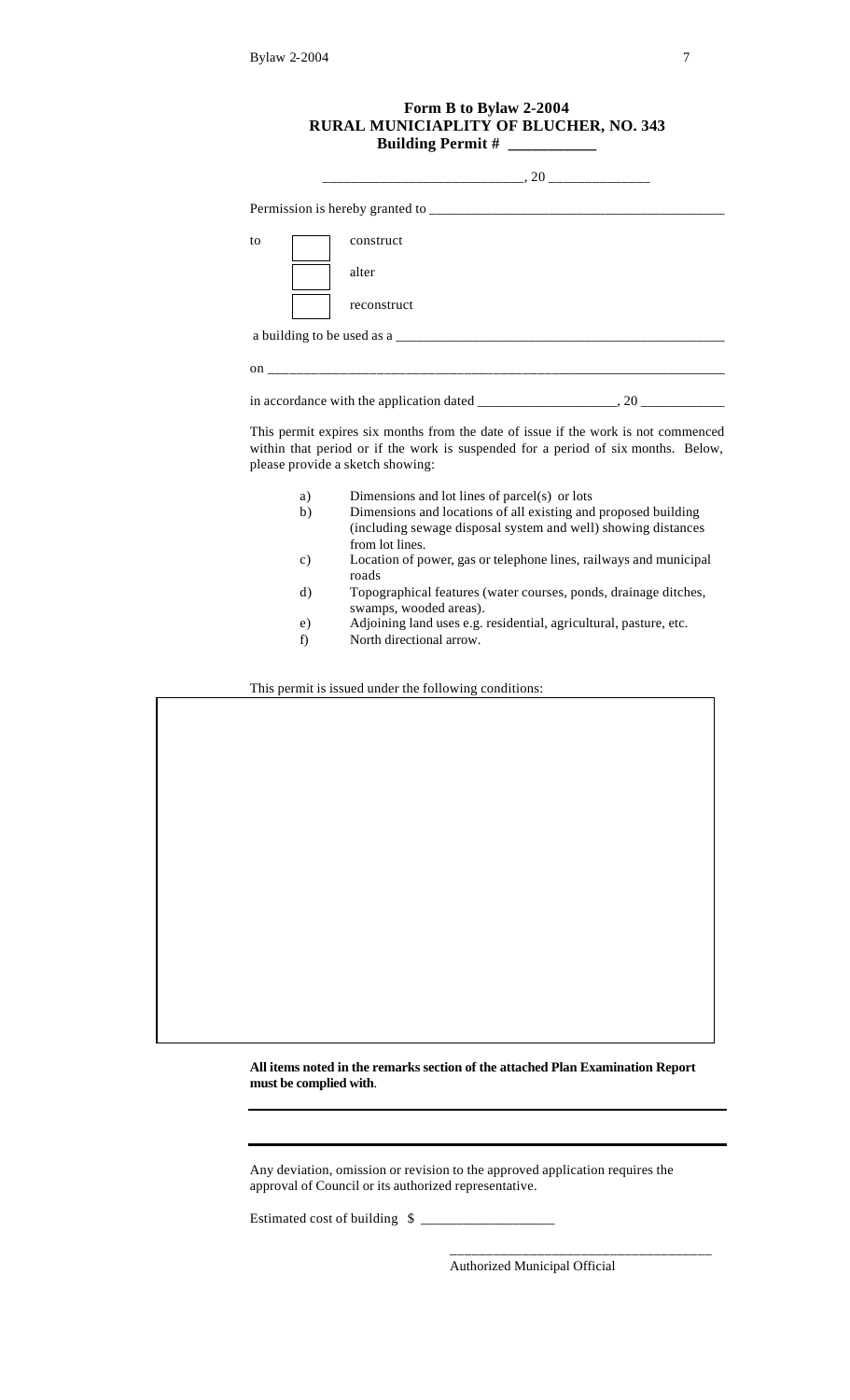## **Form C to Bylaw 2-2004 RURAL MUNICIAPLITY OF BLUCHER, NO. 343 Application for a Permit to Move a Building**

\_\_\_\_\_\_\_\_\_\_\_\_\_\_\_\_\_\_\_\_\_\_\_\_\_\_\_\_, \_\_\_\_\_\_\_\_\_\_\_\_\_\_\_\_\_

| I hereby make application for a permit to move a building now situated on:                                              |
|-------------------------------------------------------------------------------------------------------------------------|
| to                                                                                                                      |
| or ____________ out of the municipality.                                                                                |
| The building has the following dimensions:                                                                              |
| _____________ Length ______________ Width _______________ Height                                                        |
|                                                                                                                         |
|                                                                                                                         |
| The building will be moved over the following route:                                                                    |
|                                                                                                                         |
| ,我们也不会有什么。""我们的人,我们也不会有什么?""我们的人,我们也不会有什么?""我们的人,我们也不会有什么?""我们的人,我们也不会有什么?""我们的人                                        |
|                                                                                                                         |
| Site work (filling, final grading, landscaping, etc.) which will be done after the<br>removal of the building includes: |

I hereby agree to comply with the provisions of the Building Bylaw of the Municipality and to become responsible and pay for any damage done to any property as a result of the moving of the said building, and to deposit such sum as may be required by Section 6.1.b of the said bylaw. I acknowledge that it is my responsibility to ensure compliance with any other applicable bylaws, Acts and regulations, and to obtain all required permits and approvals prior to removing the building.

Signature of Applicant